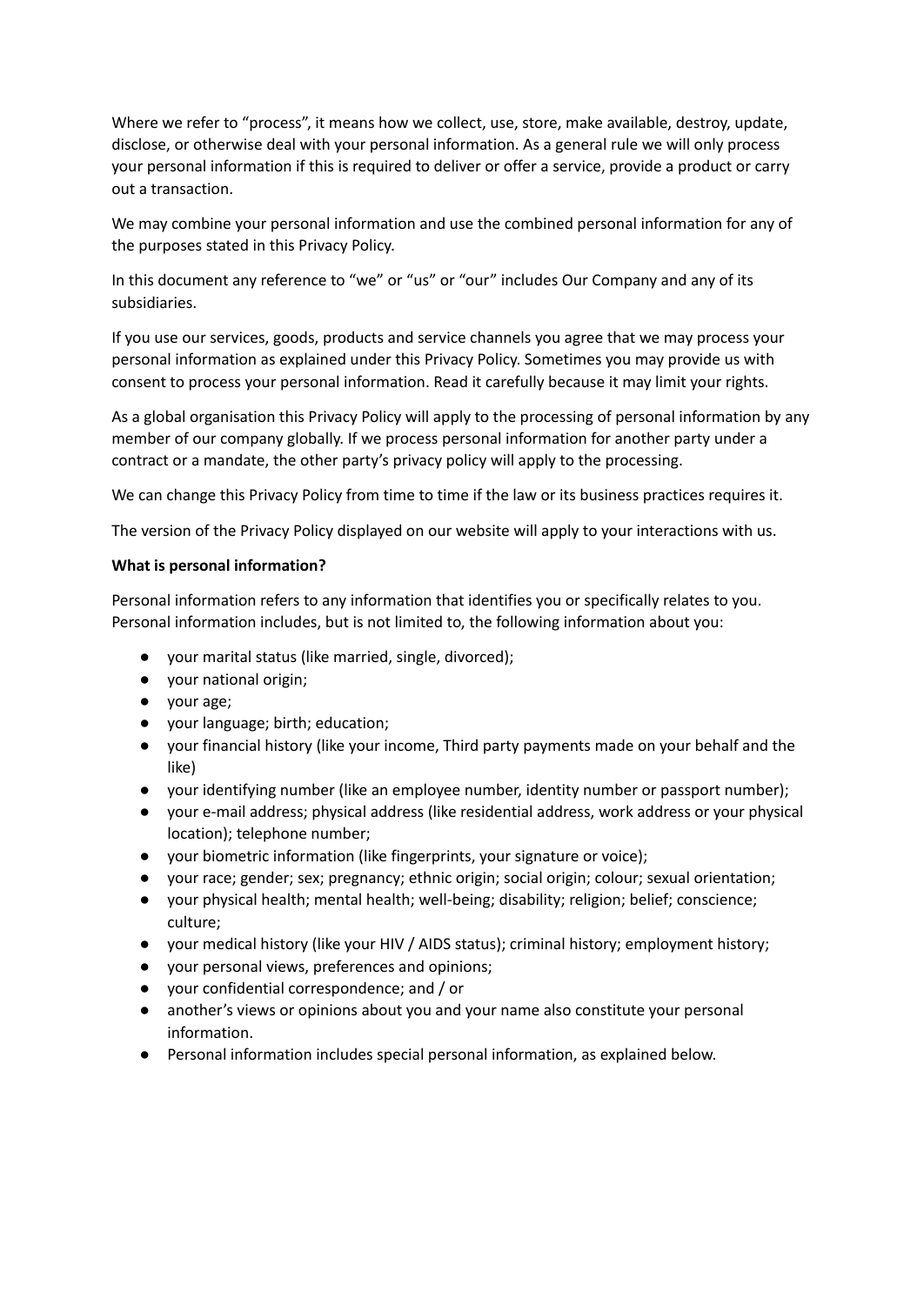# **When will we process your personal information?**

We will only process your personal information for lawful purposes relating to our business if the following applies:

- if you have consented thereto;
- if a person legally authorised by you, the law or a court, has consented thereto;
- if it is necessary to conclude or perform under a contract we have with you;
- if the law requires or permits it;
- if it is required to protect or pursue your, our or a third party's legitimate interest;

# **What is special personal information?**

Special personal information is personal information about the following:

- your race (like where a company submits reports to the Department of Labour where the statistical information must be recorded);
- your ethnic origin;
- your trade union membership;
- your health (like where you apply for an insurance policy);
- your biometric information (like to verify your identity); and / or your criminal behaviour and alleged commission of an offence

# **When will we process your special personal information?**

We may process your special personal information in the following circumstances:

- if you have consented to the processing;
- if the information is being used for any Human resource or payroll requirement;
- if the processing is needed to create, use or protect a right or obligation in law;
- if the processing is for statistical or research purposes and all legal conditions are met;
- if the special personal information was made public by you;
- if the processing is required by law;
- if racial information is processed, and the processing is required to identify you; and / or if health information is processed, and the processing is to determine your insurance risk, or to comply with an insurance policy or to enforce an insurance right or obligation.

# **When and from where we obtain personal information about you**

- We collect personal information from the payroll or HR departments of our clients when they capture financial and non-financial information.
- We collect personal information from 3rd parties that are directly integrated with our software platform.
- We collect information about you based on your use of our products, services or service channels
- We collect information about you based on how you engage or interact with us such as via our support desk, emails, letters, telephone calls and surveys.

If the law requires us to do so, we will ask for your consent before collecting personal information about you from third parties.

The third parties from whom we may collect your personal information include, but are not limited to, the following: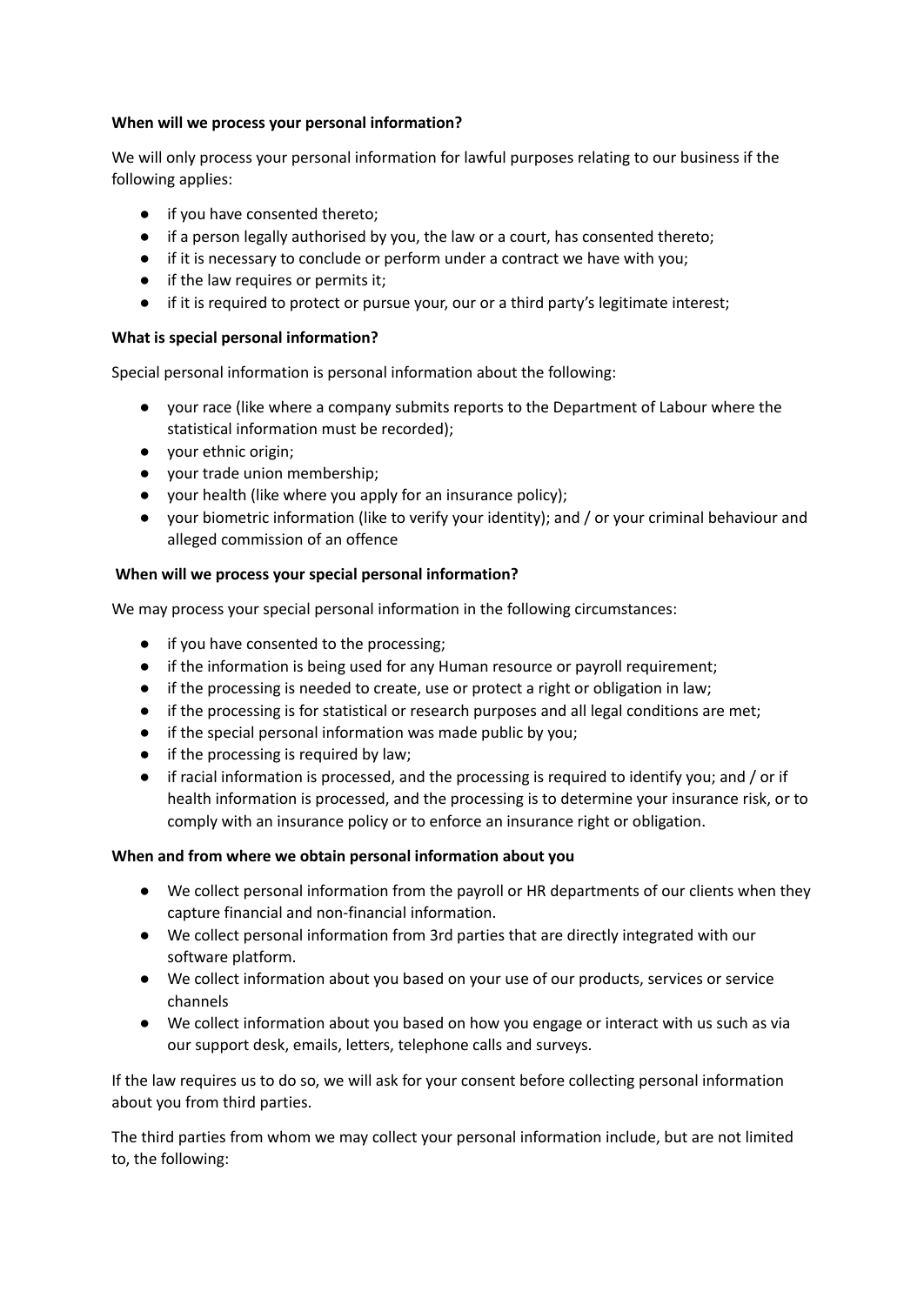- Partners of our company for any of the purposes identified in this Privacy Policy;
- your spouse, dependents, partners, employer, and other similar sources;
- people you have authorised to share your personal information, like a person that makes a travel booking on your behalf or a medical practitioner for insurance purposes;
- attorneys, tracing agents, debt collectors and other persons that assist with the enforcement of agreements;
- payment processing services providers, merchants, banks and other persons that assist with the processing of your payment instructions, like EFT transaction partners.
- insurers, brokers, other financial institutions or other organisations that assist with insurance and assurance underwriting, the providing of insurance and assurance policies and products, the assessment of insurance and assurance claims and other related purposes;
- law enforcement and fraud prevention agencies and other persons tasked with the prevention and prosecution of crime;
- regulatory authorities, industry ombudsman, governmental departments, local and international tax authorities;
- trustees, Executors or Curators appointed by a court of law;
- our service providers, agents and sub-contractors like couriers and other persons we use to offer and provide products and services to you;
- courts of law or tribunals;
- participating partners, whether retail or online, in our customer loyalty reward programmes;
- our joint venture partners; and / or

## **Reasons we need to process your personal information**

- We will process your personal information for the following reasons:
	- o to provide you with products, goods and services
	- o to market our products, goods and services to you;
	- $\circ$  to respond to your enquiries and complaints:
	- $\circ$  to comply with legislative, regulatory, risk and compliance requirements (including directives, sanctions and rules), voluntary and involuntary codes of conduct and industry agreements or to fulfil reporting requirements and information requests;
	- o to conduct market and behavioural research, including scoring and analysis to determine if you qualify for products and services or to determine your credit or insurance risk;
	- o to develop, test and improve products and services for you;
	- $\circ$  for historical, statistical and research purposes, like market segmentation;
	- o to process payment instruments .
	- o to create, manufacture and print payment issues (like a payslip)
	- o to enable us to deliver goods, documents or notices to you;
	- $\circ$  for security, identity verification and to check the accuracy of your personal information;
	- o to communicate with you and carry out your instructions and requests;
	- o for customer satisfaction surveys, promotional offerings.
	- o insurance and assurance underwriting and administration;
	- o to process or consider or assess insurance or assurance claims;
	- $\circ$  to provide insurance and assurance policies and products and related services;
	- $\circ$  to enable you to take part in customer loyalty reward programmes, to determine your qualification for participation, earning of reward points, determining your rewards level, monitoring your buying behaviour with our rewards partners to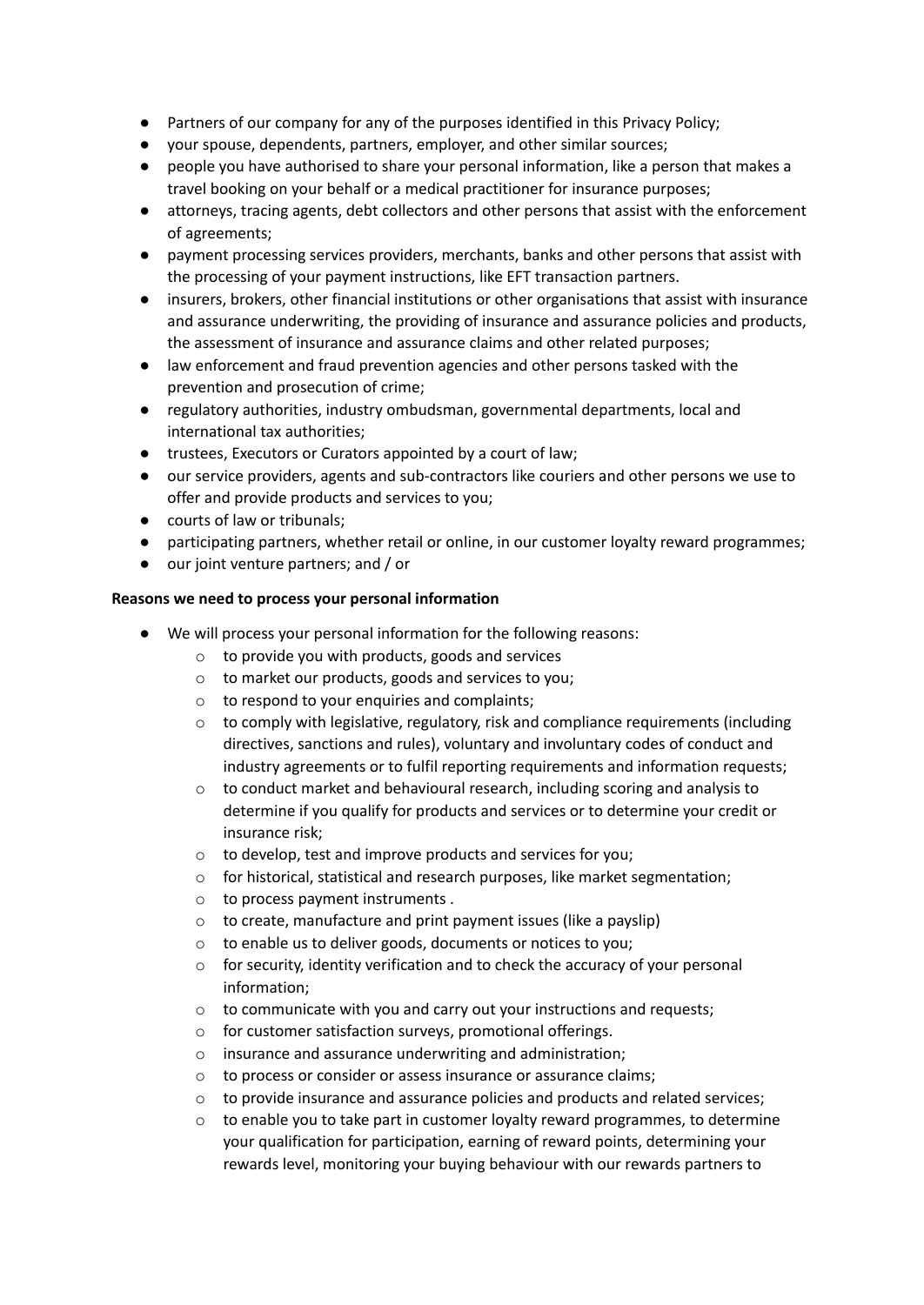allocate the correct points or inform you of appropriate products, goods and services you may be interested in or to inform our reward partners about your purchasing behaviour;

- $\circ$  to enable you to take part in and make use of value added products and services;
- o to assess our lending and insurance risks; and / or
- o for any other related purposes.

## **How we use your personal information for marketing**

- We will use your personal information to market financial, insurance, investments and other related banking products and services to you.
- We may also market non-banking or non-financial products, goods or services to you.
- We will do this in person, by post, telephone, or electronic channels such as SMS, email and fax.
- If you are not our customer, or in any other instances where the law requires, we will only market to you by electronic communications with your consent.
- In all cases you can request us to stop sending marketing communications to you at any time.

#### **When, how and with whom we share your personal information**

In general we will only share your personal information if any one or more of the following apply:

- if you have consented to this;
- if it is necessary to conclude or perform under a contract we have with you;
- if the law requires it; and / or
- if it's necessary to protect or pursue your, our or a third party's legitimate interests.

## **Under what circumstances will we transfer your information to other countries?**

We will only transfer your personal information to third parties in another country in any one or more of the following circumstances:

- where your personal information will be adequately protected under the other country's laws or an agreement with the third party recipient;
- where the transfer is necessary to enter into or perform under a contract with you, or a contract with a third party that is in your interest;
- where you have consented to the transfer; and / or
- where it is not reasonably practical to obtain your consent, the transfer is in your interest.

This transfer will happen within the requirements and safeguards of the law. Where possible, the party processing your personal information in the other country will agree to apply the same level of protection as available by law in your country or if the other country's laws provide better protection the other country's laws would be agreed to and applied.

An example of us transferring your personal information to another country is where foreign payments take place if you purchase goods or services in a foreign country.

**TAKE NOTE:** We are a global organisation your personal information may be shared within all our company entities in other countries and processed in those countries.

#### **Your duties and rights about the personal information we have about you**

● You must provide proof of identity when enforcing the rights below.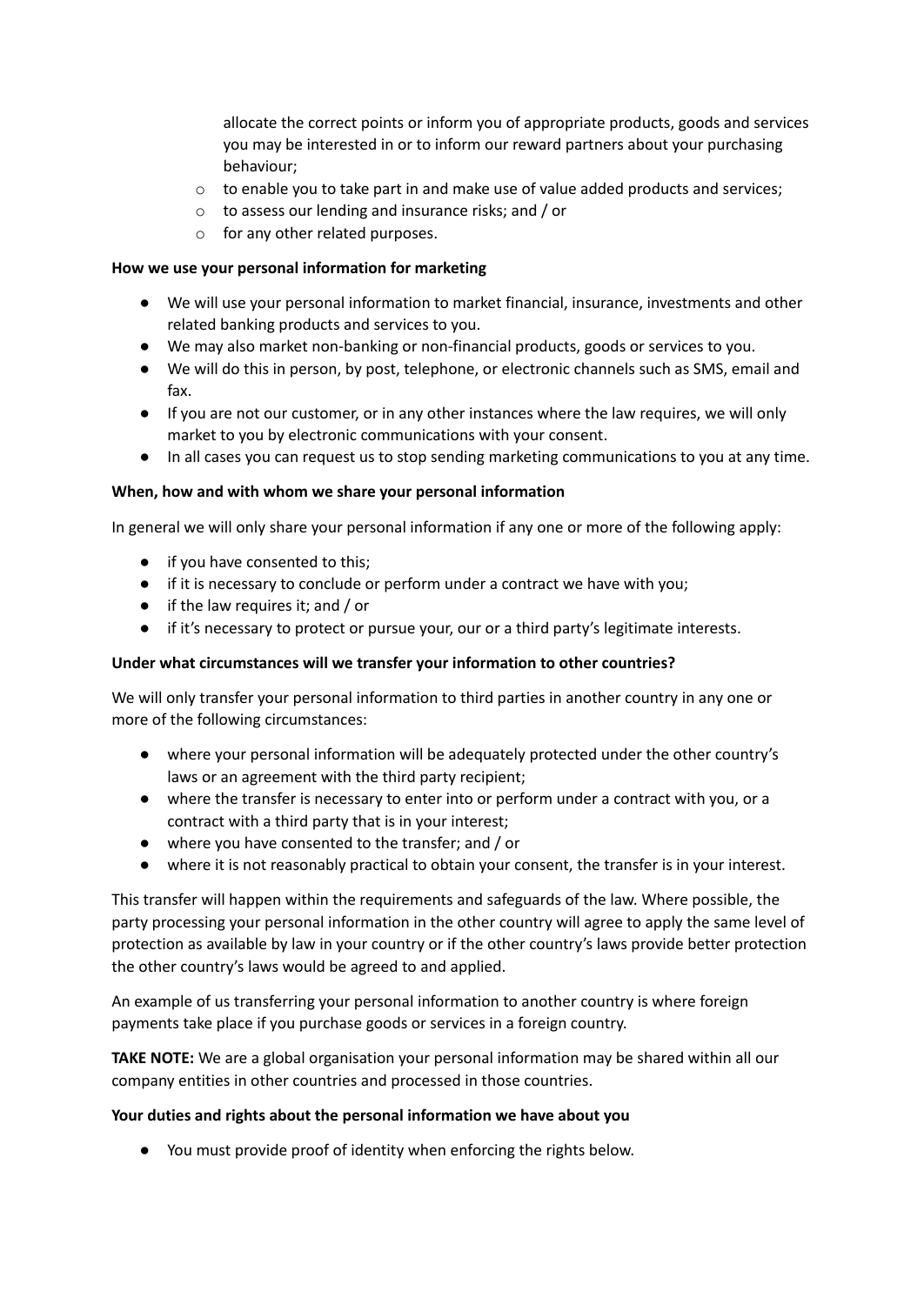You must inform us when your personal information changes.

Please refer to our Promotion of Access to Information Act 2 of 2000 Manual (PAIA Manual) for further information on how you can give effect to the rights listed below. Download the PAIA Manual.

You have the right to request access to the personal information we have about you by contacting us. This includes requesting:

- confirmation that we hold your personal information;
- a copy or description of the record containing your personal information; and
- the identity or categories of third parties who have had access to your personal information.

We will attend to requests for access to personal information within a reasonable time. You may be required to pay a reasonable fee to receive copies or descriptions of records, or information about third parties. We will inform you of the fee before attending to your request.

Please note that the law may limit your right to access information.

You have the right to request us to correct or delete the personal information we have about you if it is inaccurate, irrelevant, excessive, out of date, incomplete, misleading, obtained unlawfully or we are no longer authorised to keep it. You must inform us of your request in writing. Please refer to our PAIA Manual for further information in this regard, like the process you should follow to give effect to this right. It may take up to 15 business days for the change to reflect on our systems. We may request documents from you to verify the change in personal information.

A specific agreement that you have entered into with us may determine how you must change your personal information provided at the time when you entered into the specific agreement. Please adhere to these requirements. If the law requires us to keep the personal information, it will not be deleted upon your request. The deletion of certain personal information may lead to the termination of your business relationship with us.

You may object on reasonable grounds to the processing of your personal information.

We will not be able to give effect to your objection if the processing of your personal information was and is permitted by law; you have provided consent to the processing and our processing done according to your consent or the processing is necessary to conclude or perform under a contract with you.

Where you have provided your consent for the processing of your personal information, you may withdraw your consent. If you withdraw your consent we will explain the consequences to you. We may proceed to process your personal information even if you have withdrawn your consent if the law permits or requires it. It may take up to 15 business days for the change to reflect on our systems, during this time we may still process your personal information. You must inform us of any objection in writing. Please refer to our PAIA Manual for further information in this regard, like the process you should follow to give effect to this right.

You have a right to file a complaint with us or any Regulator with jurisdiction about an alleged contravention of the protection of your personal information by us. We will address your complaint as far as possible.

#### **How we secure your personal information**

● We will take appropriate and reasonable technical and organisational steps to protect your personal information according to industry best practices. Our security measures (including